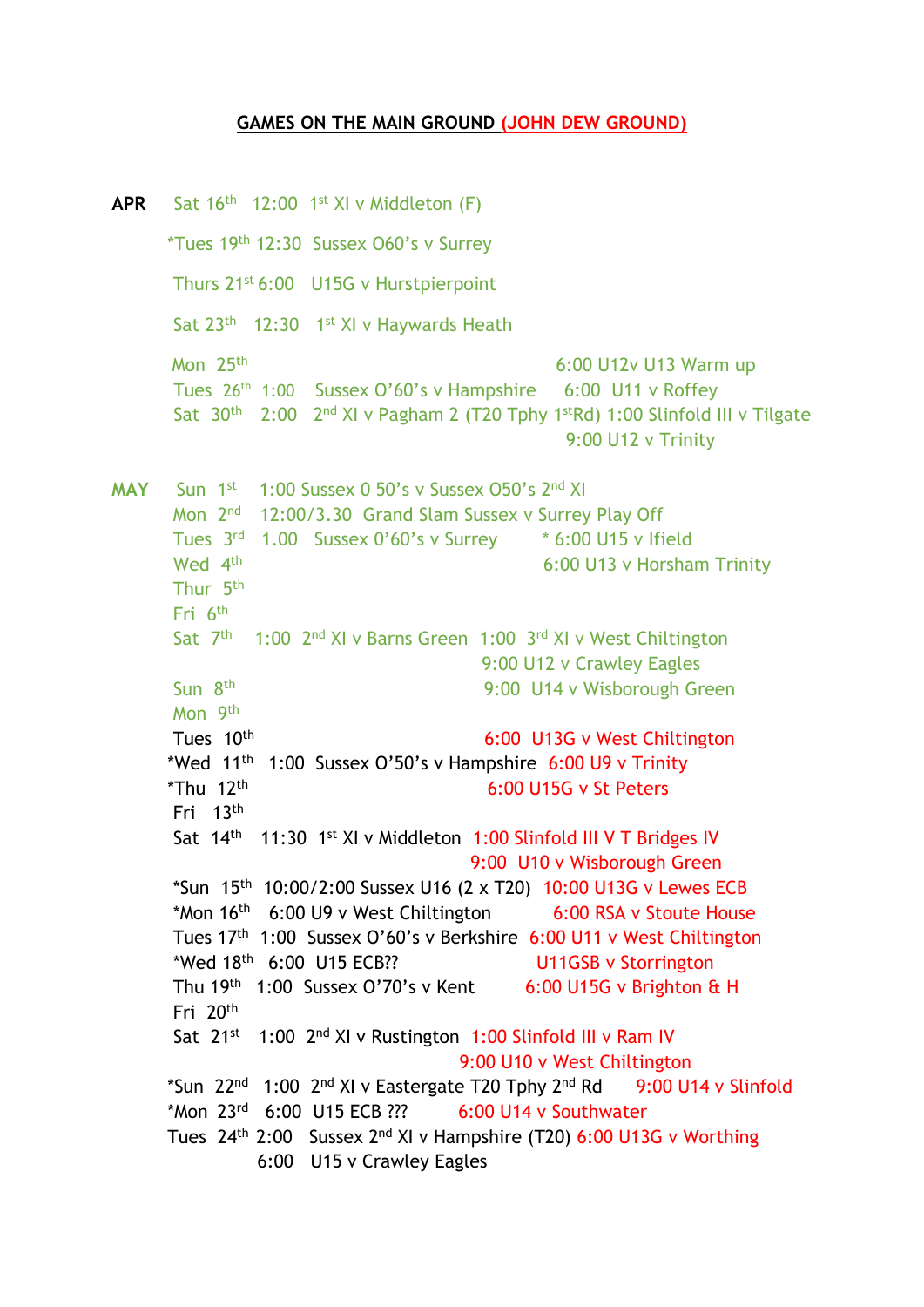```
Wed 25<sup>th</sup> 2:00 Sussex 2<sup>nd</sup> XI v Middlesex (T20) 6:00 U13 v Billingshurst
Thu 26<sup>th</sup> 2:00 Thursday XI v Brighton Brunswick 6:00 Womens Slam v WC
Fri 27<sup>th</sup>
       Sat 28<sup>th</sup> 11:30 1<sup>st</sup> XI v East Grinstead 1:00 3<sup>rd</sup> XI v Tilgate
Sun 29<sup>th</sup> 1:00 Womens XI v Hayes
       Mon 30<sup>th</sup>
                                                  6:00 Stoute v Crabtree
Tues 31st
```
JUNE Wed 1<sup>st</sup> 6:00 Lions v Southwater Thu  $2^{\text{rd}}$ 2:00 Thursday XI v Mid Sussex Nomads Fri 3 th Sat 4<sup>th</sup> 1:00 2<sup>nd</sup> XI v Findon2 1:00 Slinfold III v Warnham II 9:00 U10 v Barns Green Sun 5<sup>th</sup> JUBILEE 9:00 U14 v Steyning Mon 6<sup>th</sup>  $6:00$  U9 v Slinfold Tues 7<sup>th</sup> 1:00 Sussex O'60's v Middlesex 6:00 U13G v Preston Nomads Wed 8<sup>th</sup> th 9:00-1:00 Horsham Schools Stoolball 6:00 U13 v Southwater Black Thu 9<sup>th</sup> Fri 10<sup>th</sup> Sat 11<sup>th</sup> <sup>th</sup> 11:30 1<sup>st</sup> XI v Brighton & Hove 1:00 3<sup>rd</sup> XI v Portslade 9:00 U12 v Barns Green Sun 12<sup>th</sup> 1:00 T20 Trophy 3rd Rd tbc/T20 Plate 3rd Rd tbc 9:00 U11 v U12 Mon 13th 6:00 RSA v Crabtree Tues  $14<sup>th</sup>$  6:00 U15 v Ifield 6:00 U13G v Hurstpierpoint Wed 15<sup>th</sup> 1:00 Sussex O'50's v Bucks 6:00 U11GSB v Rudgwick Thu 16<sup>th</sup> Fri 17<sup>th</sup> Sat 18<sup>th</sup> th TBC 2<sup>nd</sup> XI v East Preston BIG GIG Sun 19<sup>th</sup> 1:00 Womens XI v Brighton & Hove Mon 20th 6:00 U9 v Southwater Tues 21st 6:00 U15 v Crawley Eagles 6:00 U11 v Barns Green \*Wed 22 nd 6:00 Horsham Lions v Stoute Thu 23rd 1:00 Sussex O50's 2<sup>nd</sup> XI v Berkshire 6:00 U15G v Southwater Fri 24<sup>th</sup> Sat 25<sup>th</sup> <sup>th</sup> 11:30 1<sup>st</sup> XI v Eastbourne 1:00 3<sup>rd</sup> XI v Storrington 9:00 U10 v Steyning Sun 26<sup>th</sup> 10:00 Presidents Day 1:00 Womens XI v Eastbourne 9:00 U14 v Loxwood Mon 27<sup>th</sup> 6:00 Lions v RSA Tues 28<sup>th</sup> 6:00 U11 v Crawley Eagles 6:00 U13G v Southwater Wed 29<sup>th</sup> 10:00-3:00 Schools Kwik Cricket 6:00 Stoute v Peacocks Thur 30th 11:00 CC Conference v British Police 6:00 Womens Slam v Steyning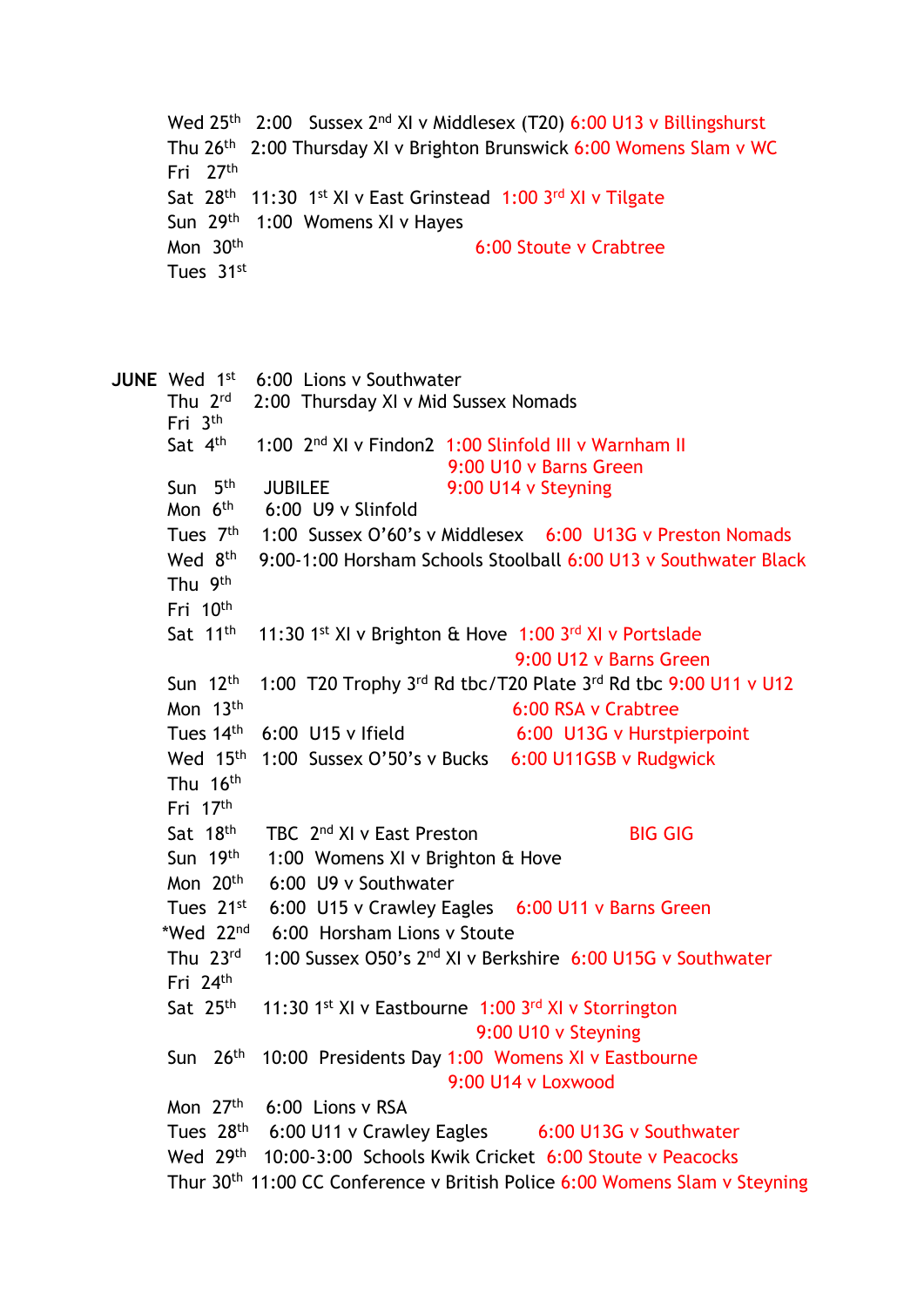```
JULY Fri 1st
       Sat 2nd
                   1:002<sup>nd</sup> XI v Worthing 2 1:00 Slinfold III v West Chilt IV
                                                   9:00 U12 v Southwater
Sun 3<sup>th</sup>
                    10:00 DR DEW TOURNAMENT
       Mon 4<sup>th</sup>
                   6:00 U9 v Crawley Eagles
Tues 5<sup>th</sup>
                                                  6:00 U15 v Ifield
       Wed 6<sup>th</sup>
                                                 6:00 U11GSB v West Chiltington
Thu 7<sup>th</sup>
                   1:00 Thursday XI v Club Cricket Conference
 Fri 8
th
Sat 9<sup>th</sup> 11:30 1
                          1<sup>st</sup> XI v Hastings 1:00 Slinfold III v Barns Green II
*Sun 10<sup>th</sup>
                      11:00 Sussex U16 v Middlesex (50)
Mon 11<sup>th</sup>
                    11:00 Sussex 2<sup>nd</sup> XI v Middlesex
        Tues 12<sup>th</sup> 11:00 Sussex 2<sup>nd</sup> XI v Middlesex 6:00 U11 v Southwater
        Wed 13<sup>th</sup> 11:00 Sussex 2<sup>nd</sup> XI v Middlesex 6:00 U13 v Southwater Black
        Thu 14<sup>th</sup> 11:00 Sussex 2<sup>nd</sup> XI v Middlesex
                      2:00 Thursday XI v Old Southendians
        Fri 15<sup>th</sup>
        Sat 16<sup>th</sup>
                 1:00 2<sup>nd</sup> XI v Stirlands 3<sup>rd</sup> XI v Crawley Eagles
        Sun 17<sup>th</sup> 1:00 Womens XI v Ickenham
        Mon 18<sup>th</sup>
       Tues 19th
                                                                6:00 U15 v Three Bridges
        Wed 20<sup>th</sup>
                       1:00 Sussex 050's v Hertfordshire 6:00 U13 v Southwater Gold
        Thurs 21<sup>st</sup> 1:00 Thursday XI v MS Nomads / Martlets v Nomads?
        Fri 22
nd
                                                          6:00 Shambrook XI T20
       Sat 23rd
                <sup>rd</sup> 11:30 1<sup>st</sup> XI v Preston Nomads 1:00 3<sup>rd</sup> XI v W. Wittering
        Sun 24<sup>th</sup>
                      1:00 Womens XI v Hampstead 9:00 U14 v West Chiltington 
        Mon 25<sup>th</sup>
Tues 26<sup>th</sup>
                      10.00/2.30 ECB U15 Area Finals
Wed 27<sup>th</sup> 11:00 Sussex U16 v Norfolk (50) 6:00 U11GSB v Southwater
```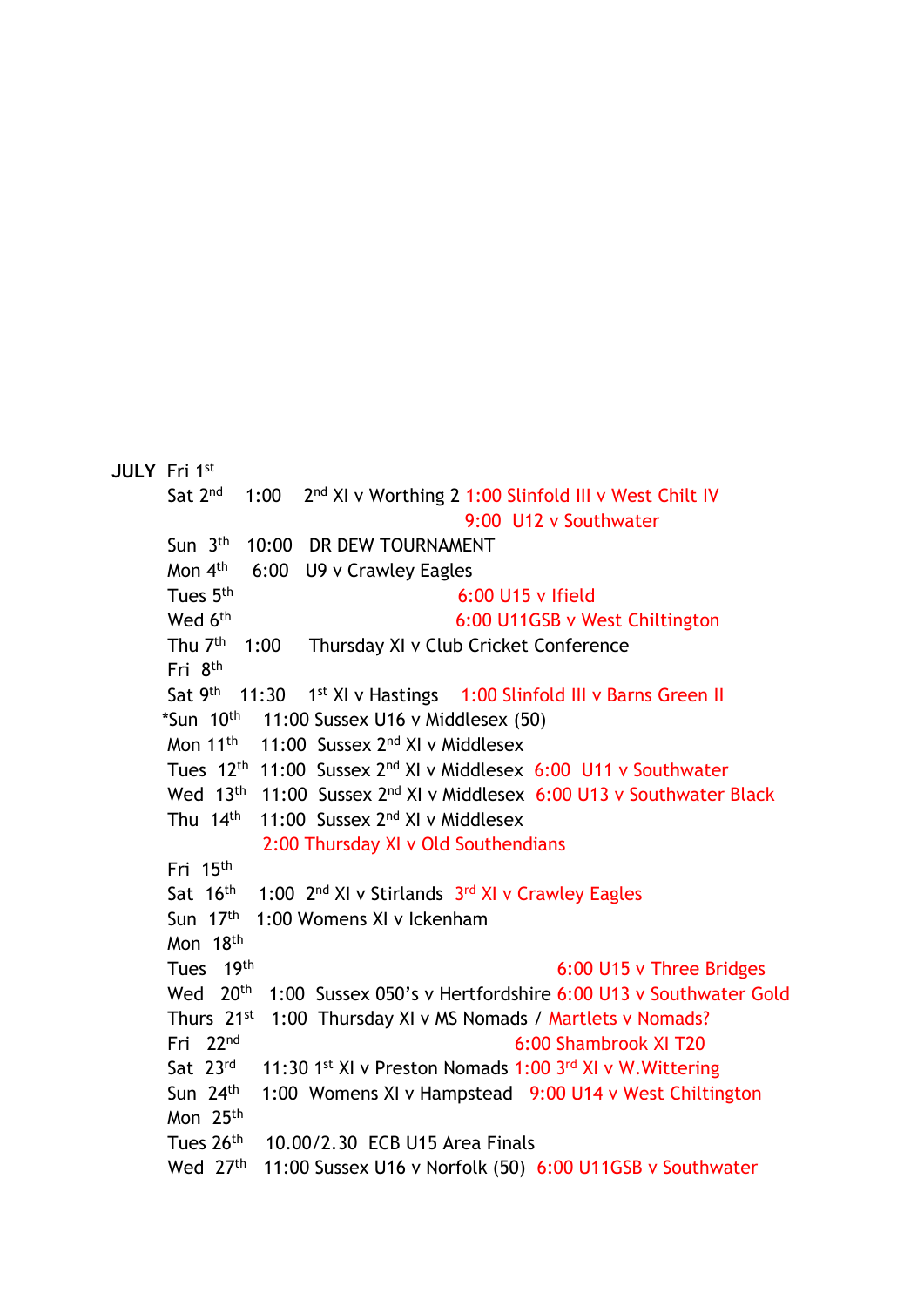Thurs 28<sup>th</sup> 2:00 Thursday XI v Steyning (TC Cup) 6:00 WS v WC?? Fri 29<sup>th</sup> 10:00 SCF U10 Roadshow Sat 30<sup>th</sup> 1:00 2<sup>nd</sup> XI v Wisborough Green Slinfold III v Trinity II Sun 31<sup>st</sup> 1:00 SJCF U18 Final

| AUG Mon 1st                                                                                    |  |  |
|------------------------------------------------------------------------------------------------|--|--|
| Tues 2 <sup>nd</sup>                                                                           |  |  |
| Wed 3rd                                                                                        |  |  |
| Thu 4 <sup>th</sup> 1:00 Thursday XI v Weybridge Vandals 6:00 U15G v Brighton                  |  |  |
| Fri $5th$ 11:00 Sussex U15 v Hampshire (50)                                                    |  |  |
| Sat 6th 11:30 1st XI v Roffey 1:00 3rd XI v Findon                                             |  |  |
| Sun 7 <sup>th</sup> 1:00 Womens XI v Canterbury                                                |  |  |
| Mon 8 <sup>th</sup>                                                                            |  |  |
| Tues 9th 1:00 Barry Peay Memorial Game v Sussex 060's                                          |  |  |
| Wed 10th                                                                                       |  |  |
| Thu 11 <sup>th</sup>                                                                           |  |  |
| Fri $12th$                                                                                     |  |  |
| Sat 13 <sup>th</sup> 1:00 2 <sup>nd</sup> XI v West Chilt 2 Slinfold III v Southwater III      |  |  |
| Sun 14 <sup>th</sup> 10:00 Mirfield/Gullick Cup Finals / T20 Cup Semi Finals tbc               |  |  |
| Mon 15th                                                                                       |  |  |
| Tues 16th                                                                                      |  |  |
| Weds 17th                                                                                      |  |  |
| Thurs 18th 1:30 Thursday XI v Gassons                                                          |  |  |
| Fri 19th                                                                                       |  |  |
| 11.30 1st XI v Bognor 1:00 3rd XI v Ifield<br>Sat 20 <sup>th</sup>                             |  |  |
| Sun 21st                                                                                       |  |  |
| Mon 22 <sup>nd</sup>                                                                           |  |  |
| Tues 23rd                                                                                      |  |  |
| Wed 24th                                                                                       |  |  |
| Thurs 25 <sup>th</sup> 1:00 Thursday XI v Sussex Martlets                                      |  |  |
| Fri 26th                                                                                       |  |  |
| Sat 27 <sup>th</sup><br>1:00 2 <sup>nd</sup> XI v Chichester 2 1:00 Slinfold III v Hindu Unity |  |  |